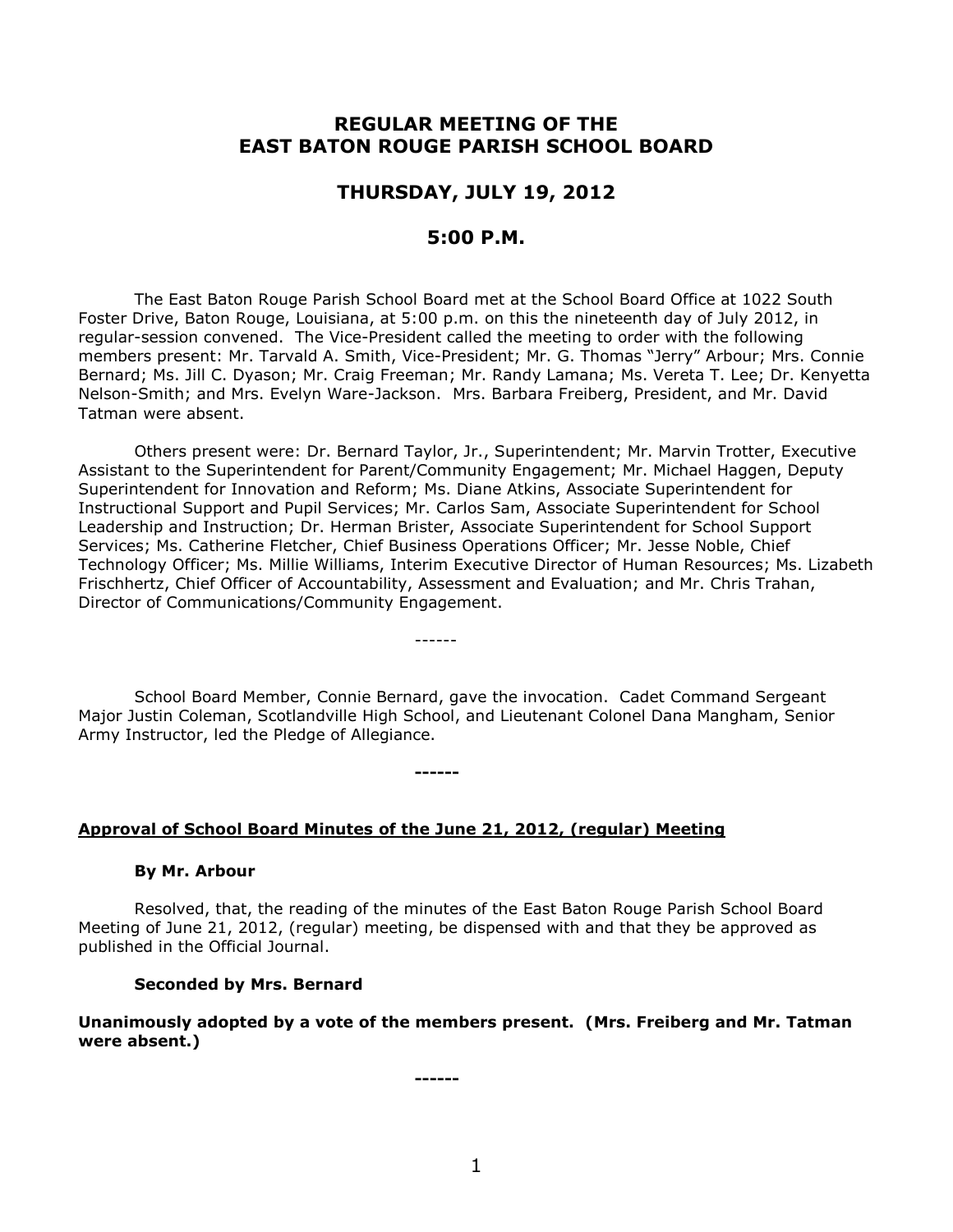## **Authorization for Superintendent to Establish Defined Contribution Health Reimbursement Accounts**

## **By Mr. Freeman**

Resolved, that, the East Baton Rouge Parish School Board does hereby approve Option #2.

## **Seconded by Dr. Nelson-Smith**

## **Discussion followed.**

## **The following substitute motion was made.**

## **By Mr. Arbour**

Resolved, that, the East Baton Rouge Parish School Board does hereby recommend having all retirees remain in the health care plan. There would be a sixteen percent (16%) increase to all employees and retirees. Life insurance for retirees would be dropped to \$25,000 up to age 70 at which time it would drop to \$7000. Retirees would be able to purchase voluntary life insurance.

## **Seconded by Mr. Lamana**

## **Discussion continued.**

**A "friendly" amendment was offered by Ms. Dyason. There would be further discussion as to how the sixteen percent (16%) could be divided among the different plans. The "friendly" amendment was accepted by the originator and seconder.**

**Discussion continued.**

## **Call the Question**

**By Mr. Arbour**

**The vote on the substitute motion was as follows:**

| Yeas: $(4)$      | Mr. Arbour, Mrs. Bernard, Ms. Dyason, and Mr. Lamana                       |
|------------------|----------------------------------------------------------------------------|
| <b>Nays: (5)</b> | Mr. Freeman, Ms. Lee, Dr. Nelson-Smith, Mr. Smith and Mrs.<br>Ware-Jackson |
| Abstained: (0)   | None                                                                       |
|                  |                                                                            |

**Absent: (2) Mrs. Freiberg and Mr. Tatman**

**The substitute motion failed.**

**Discussion continued.**

**The following substitute motion was made.**

**By Mrs. Bernard**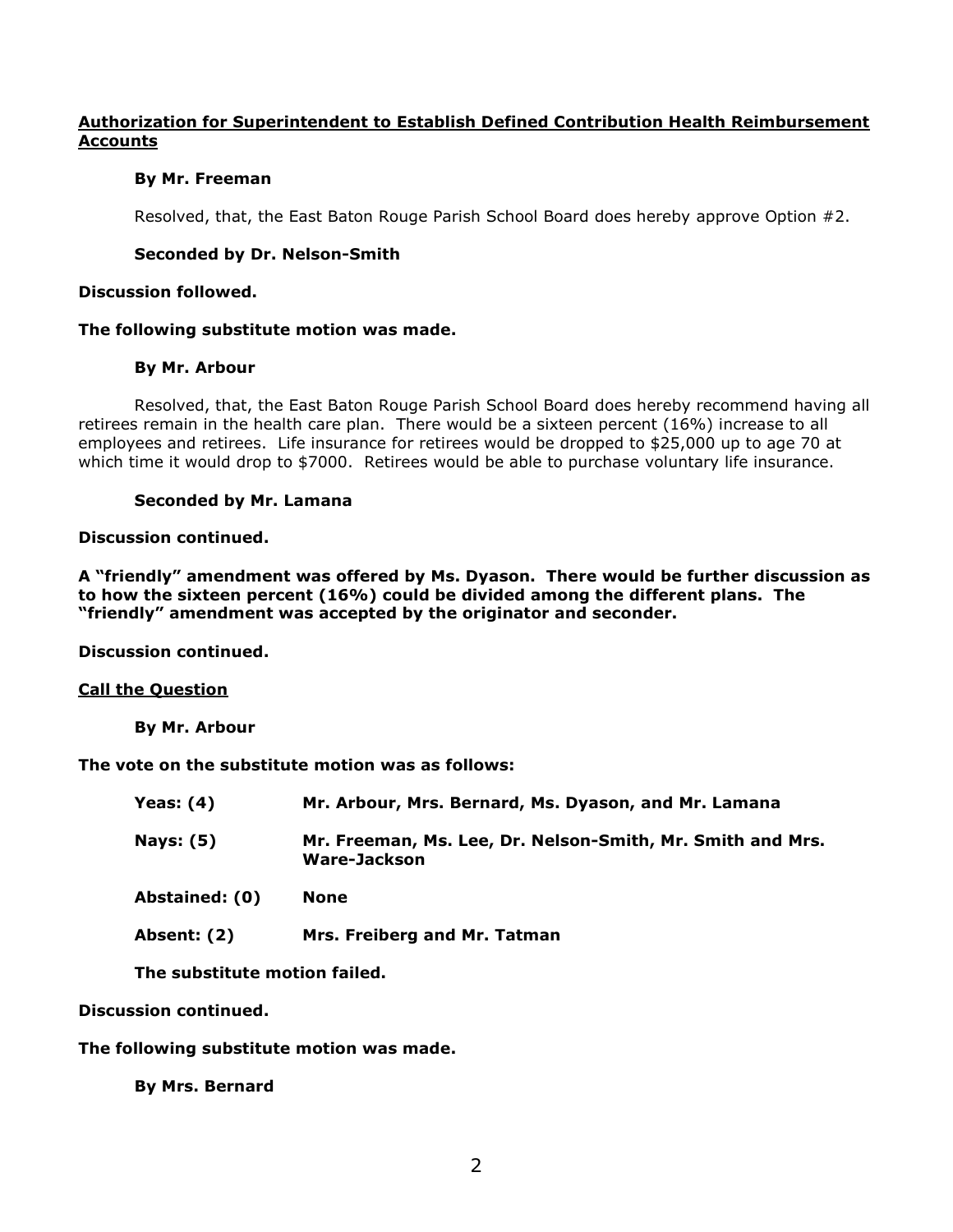Resolved, that, the East Baton Rouge Parish School Board does hereby defer Item #11 to the regular scheduled board meeting on August 16, 2012.

### **Seconded by Mr. Arbour**

### **Discussion continued.**

#### **Call the Question**

**By Mr. Freeman**

**The vote on the substitute motion was as follows:**

| <b>Yeas: (4)</b>   | Mr. Arbour, Mrs. Bernard, Ms. Dyason, and Mr. Lamana                       |
|--------------------|----------------------------------------------------------------------------|
| <b>Nays: (5)</b>   | Mr. Freeman, Ms. Lee, Dr. Nelson-Smith, Mr. Smith and Mrs.<br>Ware-Jackson |
| Abstained: (0)     | <b>None</b>                                                                |
| <b>Absent: (2)</b> | Mrs. Freiberg and Mr. Tatman                                               |
|                    |                                                                            |

**The substitute motion failed.**

## **Discussion continued.**

### **The main motion was taken up.**

### **By Mr. Freeman**

Resolved, that, the East Baton Rouge Parish School Board does hereby approve Option #2.

#### **Seconded by Dr. Nelson-Smith**

## **The vote on the main motion was as follows:**

| Yeas: $(5)$ | Mr. Freeman, Ms. Lee, Dr. Nelson-Smith, Mr. Smith and Mrs. |
|-------------|------------------------------------------------------------|
|             | Ware-Jackson                                               |

**Nays: (4) Mr. Arbour, Mrs. Bernard, Ms. Dyason, and Mr. Lamana**

**Abstained: (0) None**

**Absent: (2) Mrs. Freiberg and Mr. Tatman**

**The main motion failed.**

## **Discussion continued.**

**The following motion was made.**

**By Mr. Arbour**